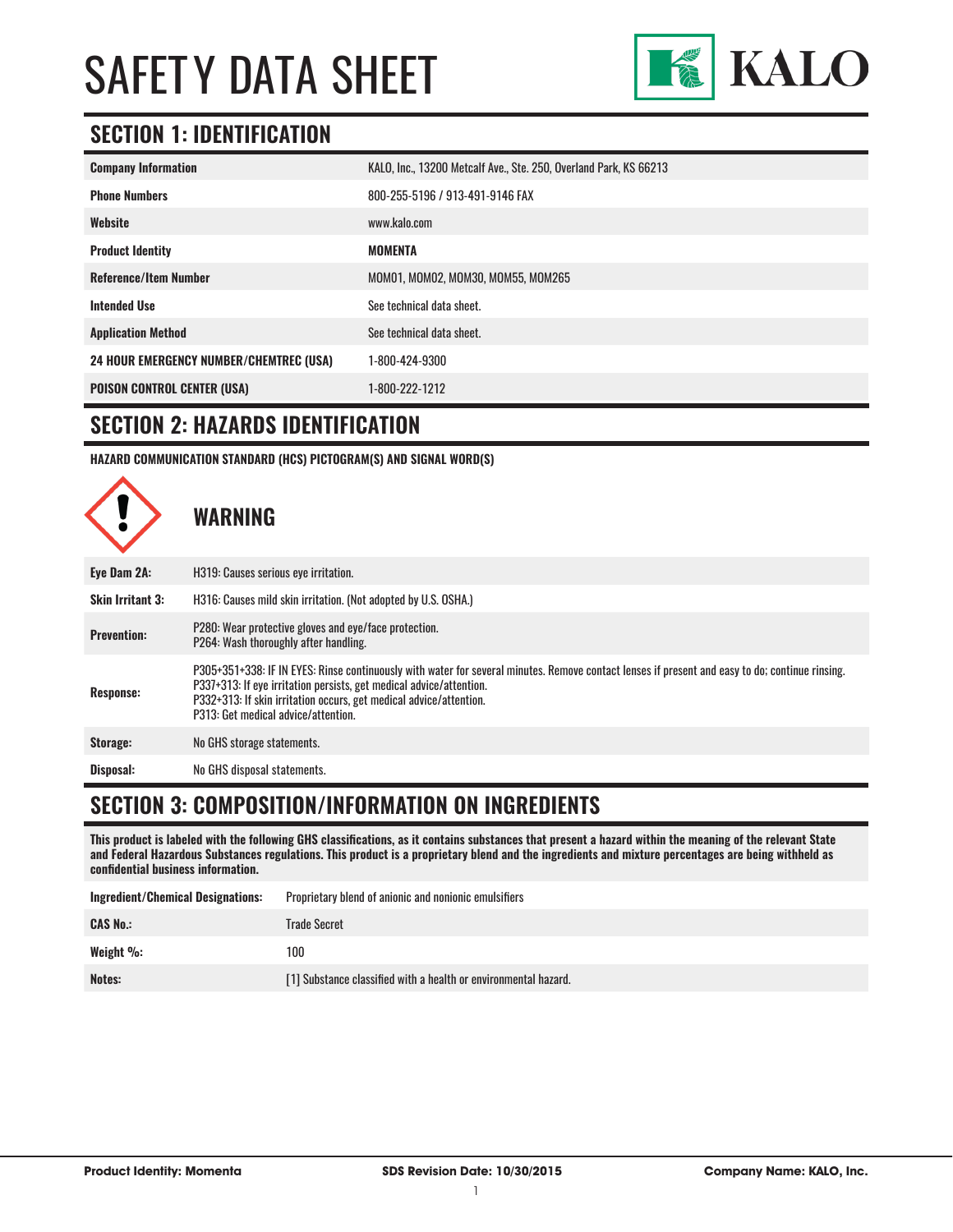

#### **SECTION 4: FIRST AID MEASURES**

#### **[DESCRIPTIONS]**

| General:    | In all cases of doubt, or when symptoms persist, seek medical attention. Never give anything by mouth to an unconscious person.                                                                                                         |
|-------------|-----------------------------------------------------------------------------------------------------------------------------------------------------------------------------------------------------------------------------------------|
| Inhalation: | Remove to fresh air. Keep patient warm and at rest. If breathing is irregular or stopped, give artificial respiration. If unconscious, place in the recovery<br>position and obtain immediate medical attention. Give nothing by mouth. |
| Eyes:       | Irrigate copiously with clean fresh water for at least 10 minutes, holding the eyelids apart and seek medical attention.                                                                                                                |
| Skin:       | Remove contaminated clothing. Wash skin thoroughly with soap and water or use a recognized skin cleanser. Do NOT use solvents or thinners.                                                                                              |
| Ingestion:  | If accidentally swallowed, obtain immediate medical attention. Keep at rest. Do NOT induce vomiting.                                                                                                                                    |
|             | [MOST IMPORTANT SYMPTOMS AND EFFECTS, BOTH ACUTE AND DELAYED]                                                                                                                                                                           |
| Overview:   | No adverse symptoms or effects anticipated under normal handling conditions. See Section 2 for further details.                                                                                                                         |
| Eyes:       | Causes serious eye irritation.                                                                                                                                                                                                          |
| Skin:       | Causes mild skin irritation. (Not adopted by U.S. OSHA.)                                                                                                                                                                                |

#### **SECTION 5: FIREFIGHTING MEASURES**

| <b>Extinguishing Media:</b>     | Recommended extinguishing media: alcohol resistant foam, CO <sup>2</sup> , powder, water spray. Do not use water jet.                                                                                                                                                                                                                                  |
|---------------------------------|--------------------------------------------------------------------------------------------------------------------------------------------------------------------------------------------------------------------------------------------------------------------------------------------------------------------------------------------------------|
| <b>Special Hazards:</b>         | Combustion may yield smoke, carbon monoxide, and other products of incomplete combustion. Oxides of sulfur, nitrogen or phosphorus may<br>also be formed.                                                                                                                                                                                              |
| <b>Advice For Firefighters:</b> | Evacuate area. Prevent contamination from run-off of adjacent areas, streams, drinking water and sewers. Do not flush down sewers or other<br>drainage systems. Exposed firefighters must wear standard protective equipment and in enclosed areas self-contained breathing apparatus.<br>Use water-spray to cool fire-exposed surfaces and personnel. |

#### **SECTION 6: ACCIDENTAL RELEASE MEASURES**

| <b>Precautions/Procedures:</b>                                         | Keep all sources of ignition away from spill/release. In case of a major spill or spillage in a confined space evacuate the area and<br>check vapor levels.                                                                                                                                                                                                                                                                                                                                                                                                                                                                                                               |
|------------------------------------------------------------------------|---------------------------------------------------------------------------------------------------------------------------------------------------------------------------------------------------------------------------------------------------------------------------------------------------------------------------------------------------------------------------------------------------------------------------------------------------------------------------------------------------------------------------------------------------------------------------------------------------------------------------------------------------------------------------|
| <b>Environmental Precautions:</b>                                      | Do not allow spills to enter drains or water courses.                                                                                                                                                                                                                                                                                                                                                                                                                                                                                                                                                                                                                     |
| <b>Methods and Material For</b><br><b>Containment and Cleaning Up:</b> | Ventilate the area and avoid breathing vapors. Take the personal protective measures listed in Section 8. Contain and absorb spillage<br>with non-combustible materials (e.g. sand/earth/vermiculite). Place in closed containers outside buildings and dispose of according<br>to the Waste Regulations (see Section 13). Clean, preferably with a detergent. Do not use solvents. Do not allow spills to enter drains<br>or water courses. If drains, sewers, streams or lakes are contaminated, inform the local water company immediately. In the case of<br>contamination of rivers, streams, or lakes, the Environmental Protection Agency should also be informed. |

#### **SECTION 7: HANDLING AND STORAGE**

| <b>Precautions For Safe Handling:</b> | Do not get in eyes, on skin, or on clothing. Do not breathe vapors or mists. Keep container closed. Use only with adequate<br>ventilation. Use good personal hygiene practices. Wash hands before eating, drinking, smoking. Remove contaminated clothing and<br>wash before reuse. Destroy contaminated belts and shoes and other items that cannot be decontaminated.<br>See Section 2 for further details. |
|---------------------------------------|---------------------------------------------------------------------------------------------------------------------------------------------------------------------------------------------------------------------------------------------------------------------------------------------------------------------------------------------------------------------------------------------------------------|
| <b>Conditions For Safe Storage:</b>   | Store in tightly closed containers in dry, well-ventilated area, away from excessive heat and incompatibles.<br>See Section 2 for further details.                                                                                                                                                                                                                                                            |
| <b>Incompatible Materials:</b>        | Oxidizing agents.                                                                                                                                                                                                                                                                                                                                                                                             |
| <b>Specific End Use(s):</b>           | See technical data sheet.                                                                                                                                                                                                                                                                                                                                                                                     |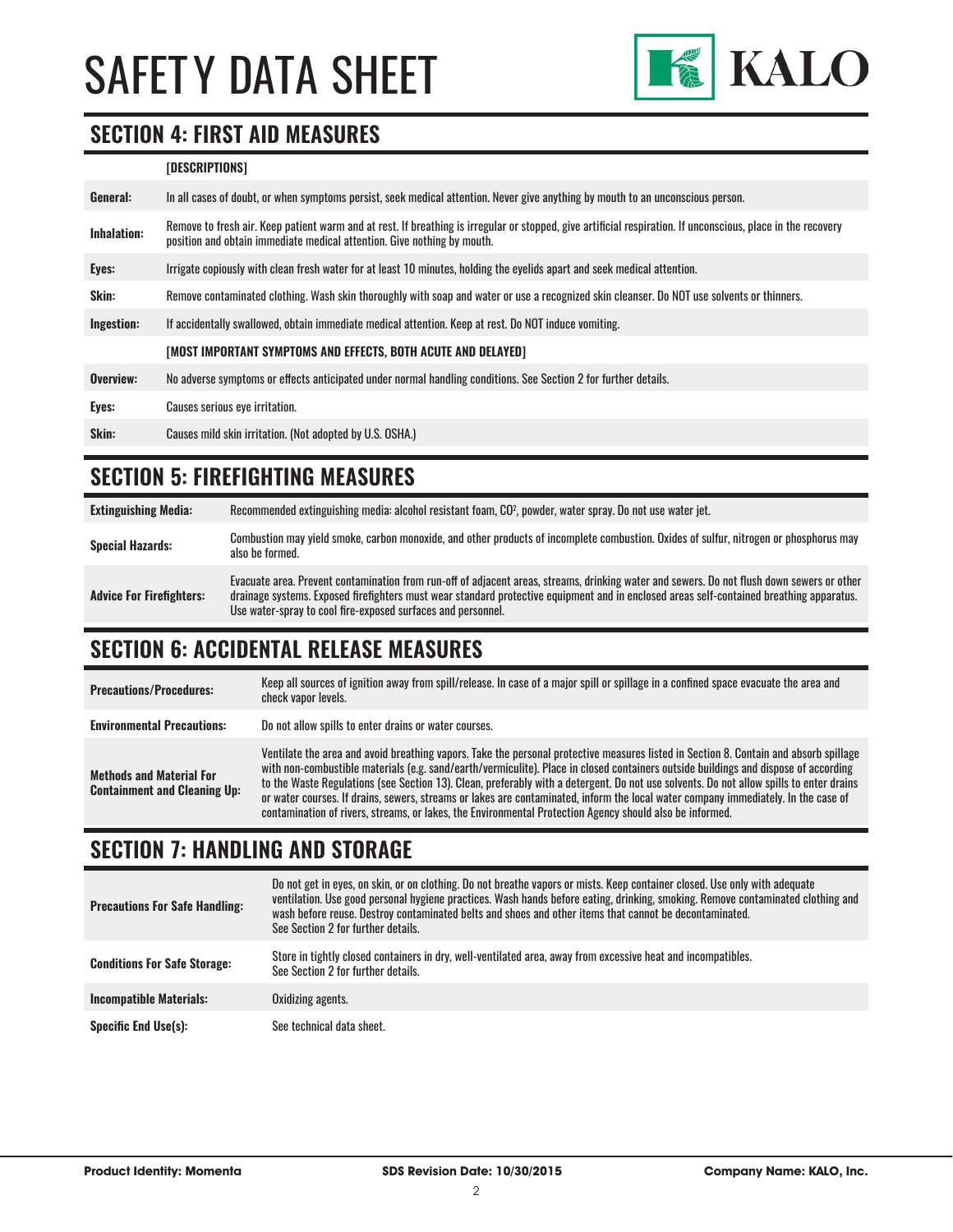

#### **SECTION 8: EXPOSURE CONTROLS/PERSONAL PROTECTION**

| <b>Exposure Data:</b>        | This product contains no ingredients with established limits for exposure under OSHA, ACGIH and/or NIOSH.                                                                                                                                                                                                                              |
|------------------------------|----------------------------------------------------------------------------------------------------------------------------------------------------------------------------------------------------------------------------------------------------------------------------------------------------------------------------------------|
| <b>Carcinogen Data:</b>      | This product contains no ingredients (at greater than 0.1%) that are suspected of being or known to be a carcinogen under OSHA. NTP or<br>IARC.                                                                                                                                                                                        |
|                              | [PERSONAL PROTECTIVE EQUIPMENT]                                                                                                                                                                                                                                                                                                        |
| <b>Respiratory:</b>          | If workers are exposed to concentrations above the exposure limit, they must use the appropriate certified respirators.                                                                                                                                                                                                                |
| Eyes:                        | Wear safety eyewear (e.g. safety spectacles/goggles/visors) to protect against the splash of liquids.                                                                                                                                                                                                                                  |
| Skin:                        | Overalls, which cover the body, arms, and legs, should be worn. Skin should not be exposed. All parts of the body should be washed after<br>contact.                                                                                                                                                                                   |
| <b>Engineering Controls:</b> | Provide adequate ventilation. Where reasonably practicable, this should be achieved by the use of local exhaust ventilation and good general<br>extraction. If these are not sufficient to maintain concentrations of particulates, and any vapor below occupational exposure limits, suitable<br>respiratory protection must be worn. |
| <b>Other Work Practices:</b> | See technical data sheet.                                                                                                                                                                                                                                                                                                              |

#### **SECTION 9: PHYSICAL AND CHEMICAL PROPERTIES**

| Appearance:                                       | <b>Clear Yellow Liquid</b>                           |
|---------------------------------------------------|------------------------------------------------------|
| Odor:                                             | <b>Not Determined</b>                                |
| <b>Odor Threshold:</b>                            | <b>Not Measured</b>                                  |
| pH:                                               | 5.5-7.0 (1% in distilled water)                      |
| <b>Specific Gravity:</b>                          | 1.07-1.09 @ 20°C                                     |
| <b>Flashpoint:</b>                                | >200°F (>94°C) Tag Closed Cup                        |
| <b>Solubility in Water:</b>                       | <b>Not Measured</b>                                  |
| Viscosity (cSt):                                  | <b>Not Measured</b>                                  |
| $VOC\%$ :                                         | <b>Not Measured</b>                                  |
| <b>Vapor Pressure (Pa):</b>                       | <b>Not Measured</b>                                  |
| <b>Vapor Density:</b>                             | <b>Not Measured</b>                                  |
| <b>Melting/Freezing Points:</b>                   | <b>Not Measured</b>                                  |
| <b>Initial Boiling Point/Range:</b>               | No Established Limit (C) / Not Established Limit (F) |
| <b>Flammability (Solid, Gas):</b>                 | <b>Not Applicable</b>                                |
| <b>Upper Flammability/Explosive Limits:</b>       | <b>Not Measured</b>                                  |
| Lower Flammability/Explosive Limits:              | <b>Not Measured</b>                                  |
| <b>Decomposition Temperature:</b>                 | <b>Not Measured</b>                                  |
| <b>Auto-Ignition Temperature:</b>                 | <b>Not Measured</b>                                  |
| Partition Co-Efficient n-octanol/water (Log Kow): | <b>Not Measured</b>                                  |
| <b>Evaporation Rate (Ether=1):</b>                | <b>Not Measured</b>                                  |
| Other:                                            | No other relevant information.                       |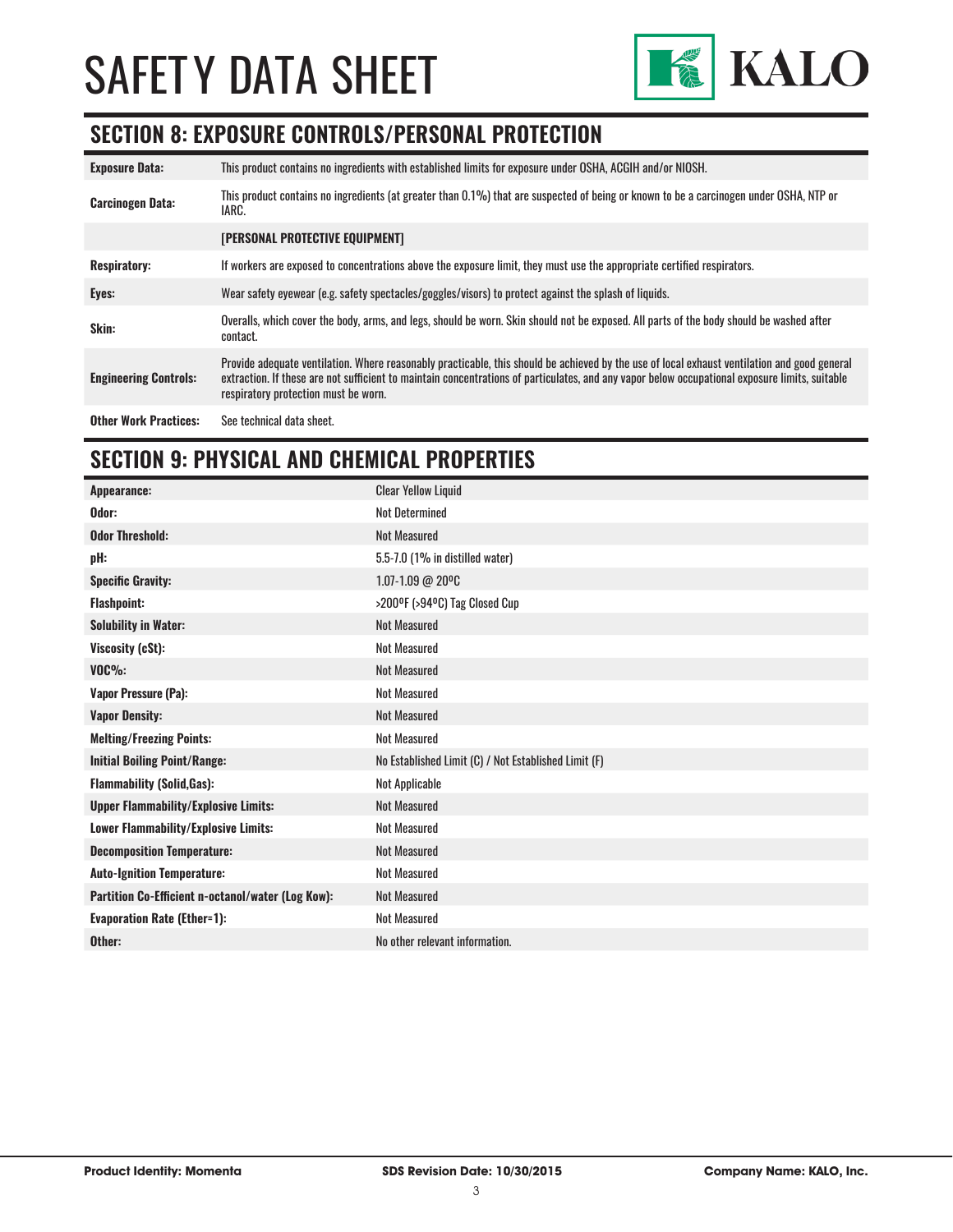

#### **SECTION 10: STABILITY AND REACTIVITY**

| <b>Reactivity:</b>                       | Not chemically reactive.                                                                                |
|------------------------------------------|---------------------------------------------------------------------------------------------------------|
| <b>Chemical Stability:</b>               | Stable under normal ambient and anticipated conditions of use.                                          |
| <b>Hazardous Reactions:</b>              | Thermal decomposition in the presence of air produces products including oxides of carbon and nitrogen. |
| <b>Conditions To Avoid:</b>              | Strong acids, strong bases, strong oxidizers.                                                           |
| <b>Incompatible Materials:</b>           | Strong acids, strong bases, strong oxidizers.                                                           |
| <b>Hazardous Decomposition Products:</b> | Oxides of carbon and nitrogen.                                                                          |

### **SECTION 11: TOXICOLOGICAL INFORMATION**

| <b>ACUTE TOXICITY ESTIMATE</b>                                    |                                                          |                          |
|-------------------------------------------------------------------|----------------------------------------------------------|--------------------------|
| <b>Ingredients:</b>                                               | Proprietary blend of anionic and nonionic emulsifiers    |                          |
| Oral LD50mg/kg:                                                   | >5,000.00/Category: NA                                   |                          |
| Skin LD50mg/kg:                                                   | >5,000.00/Category: NA                                   |                          |
| Inhalation Vapor/Dust/Mist LC50mg/L/4hr:                          | No Data Available                                        |                          |
| <b>ITEM</b>                                                       | <b>HAZARD</b>                                            | <b>CATEGORY</b>          |
| <b>Acute Toxicity (mouth):</b>                                    | Not Applicable                                           | $\overline{\phantom{a}}$ |
| <b>Acute Toxicity (skin):</b>                                     | <b>Not Applicable</b>                                    | --                       |
| <b>Acute Toxicity (inhalation):</b>                               | <b>Not Applicable</b>                                    | $\overline{\phantom{a}}$ |
| <b>Skin Corrosion/Irritation:</b>                                 | Causes mild skin irritation. (Not adopted by U.S. OSHA.) | 3                        |
| <b>Eye Damage/Irritation:</b>                                     | <b>Causes serious eye irritation</b>                     | 2A                       |
| <b>Sensitization (respiratory):</b>                               | <b>Not Applicable</b>                                    | $\overline{\phantom{a}}$ |
| <b>Sensitization (skin):</b>                                      | <b>Not Applicable</b>                                    | $-$                      |
| <b>Germ Toxicity:</b>                                             | <b>Not Applicable</b>                                    | $\overline{\phantom{a}}$ |
| <b>Carcinogenicity:</b>                                           | <b>Not Applicable</b>                                    | $\overline{\phantom{a}}$ |
| <b>Reproductive Toxicity:</b>                                     | <b>Not Applicable</b>                                    | $\overline{\phantom{a}}$ |
| Specific Target Organ Systemic Toxicity-Single Exposure:          | <b>Not Applicable</b>                                    | $\overline{\phantom{a}}$ |
| <b>Specific Target Organ Systemic Toxicity-Repeated Exposure:</b> | <b>Not Applicable</b>                                    |                          |
| <b>Aspiration Hazard:</b>                                         | <b>Not Applicable</b>                                    | $-$                      |

### **SECTION 12: ECOLOGICAL INFORMATION**

| <b>Toxicity:</b>                       | No additional information provided for this product.  |
|----------------------------------------|-------------------------------------------------------|
| <b>Persistence and Degradability:</b>  | There is no data available on the preparation itself. |
| <b>Bioaccumulative Potential:</b>      | Not measured.                                         |
| Mobility In Soil:                      | No data available.                                    |
| <b>Results of PBT and vPvB Assess:</b> | This product contains no PBT/vPvB chemicals.          |
| <b>Other Adverse Effects:</b>          | No data available.                                    |